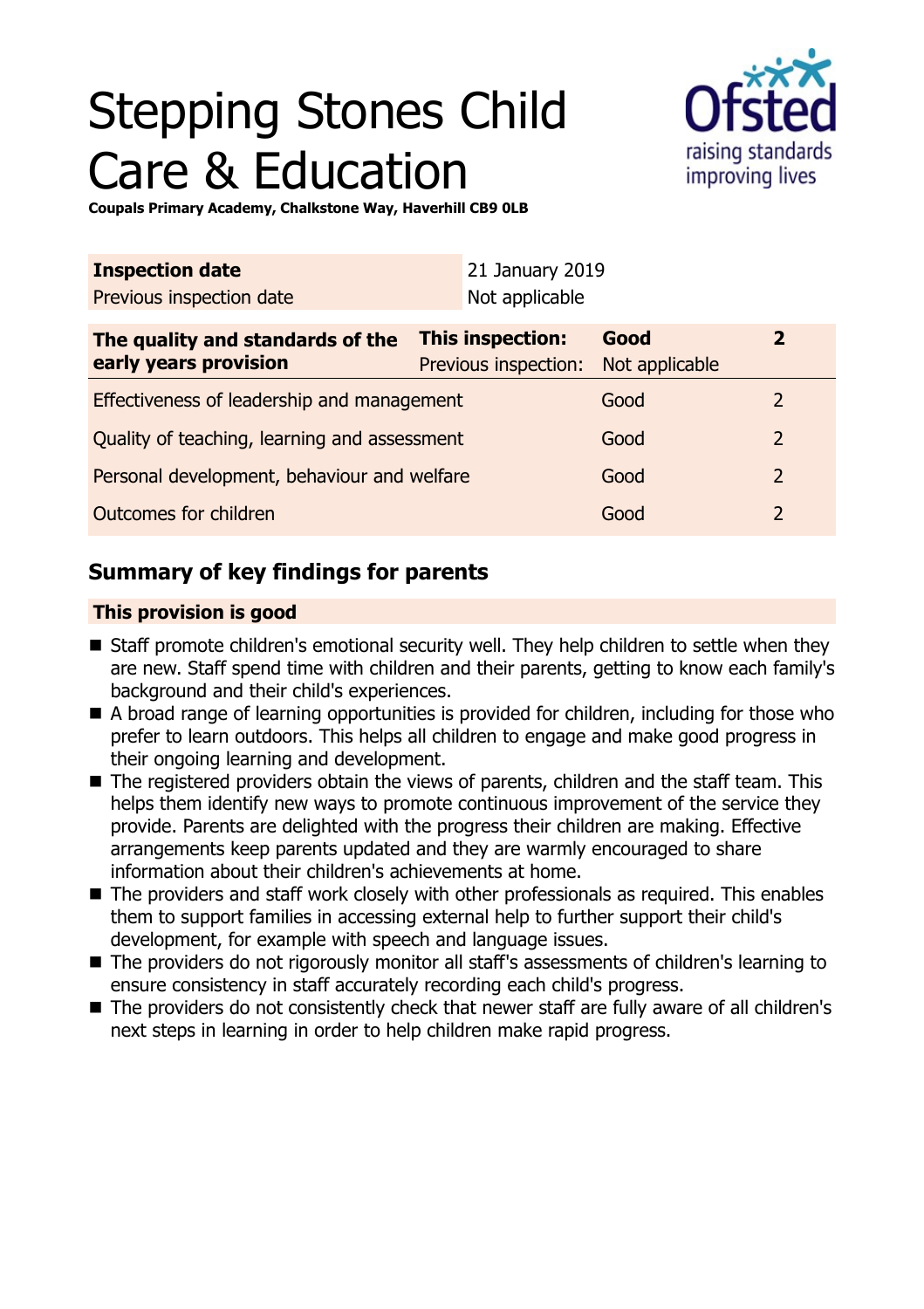## **What the setting needs to do to improve further**

## **To further improve the quality of the early years provision the provider should:**

- enhance procedures for the evaluation of staff's practice with regard to tracking children's progress
- $\blacksquare$  enhance planning to ensure that staff working with different children understand their identified next steps for learning.

## **Inspection activities**

- $\blacksquare$  The inspector observed the quality of teaching during activities and assessed the impact this has on children's learning.
- $\blacksquare$  The inspector discussed an evaluation of an activity with one of the registered providers.
- $\blacksquare$  The inspector held a number of discussions with both registered providers, staff and children.
- $\blacksquare$  The inspector looked at relevant documentation, including evidence of the suitability of persons working with children. The inspector discussed with the registered providers about how they reflect on practice.
- $\blacksquare$  The inspector took account of the views of parents through feedback provided during the inspection.

**Inspector** Lynn Clements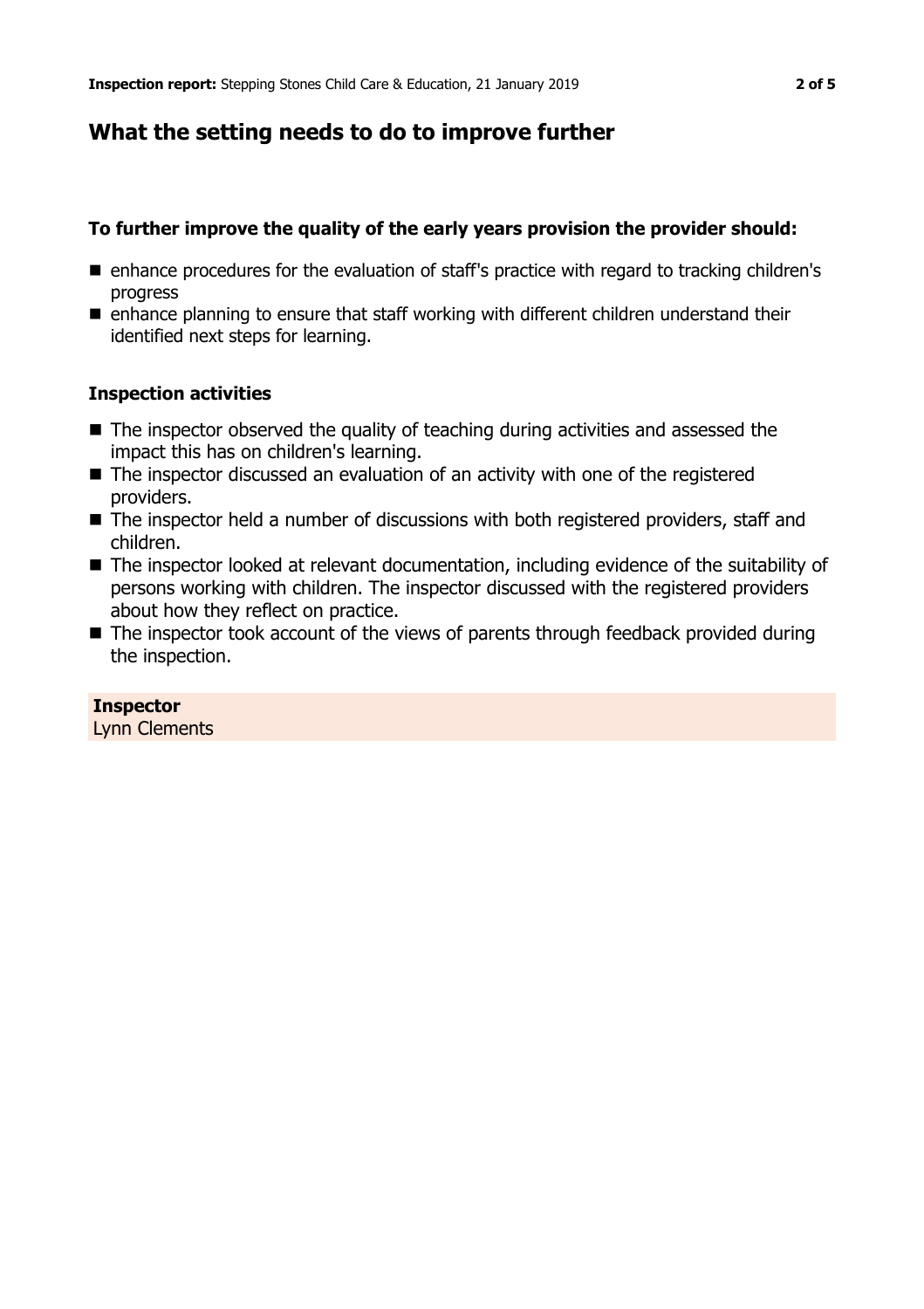## **Inspection findings**

### **Effectiveness of leadership and management is good**

The setting is an integral part of the early years unit in the host primary school. Children enjoy a safe, secure space, inside and outside, where they have fun taking part in a wide range of learning opportunities. Staff are provided with professional development opportunities and supervision meetings, enabling them to discuss and develop their practice. This helps them to improve aspects of their teaching. Safeguarding is effective. Staff have a good understanding of child protection issues. They know how to respond if they have any concerns about a child's welfare. Ongoing training helps to keep staff updated with the latest safeguarding guidance. For example, staff are confident about recognising if children have been exposed to extreme views. All required policies and procedures are in place and records are stored securely.

#### **Quality of teaching, learning and assessment is good**

The majority of staff are well qualified. They provide good levels of support for children. Well-organised activities help to build on children's interests and support their learning well. For example, through discussion, staff know that children enjoy exploring different types of messy play. As a result, they ensure that a range of sensory materials, such as rice and cornflakes with various containers, are provided. Children thoroughly enjoy pushing their hands through the flakes. They use their growing descriptive vocabulary to enthusiastically explain that it feels 'crunchy'. Staff use effective strategies, such as introducing discussion, to promote mathematical conversations. Children confidently count how many containers they have and enjoy filling these with the rice and cornflake mixture, anticipating how much they will need to fill the cup to the top.

#### **Personal development, behaviour and welfare are good**

Staff work consistently as a team and implement effective techniques to promote children's understanding about acceptable behaviour. Children are confident and behave well. For instance, they take turns to speak and listen during story time, showing consideration to others. Children learn to manage their personal needs well. This includes hygiene, clothing and eating meals. Children quickly become familiar with different environments. They enjoy taking meals and sharing other facilities within the main school. Children are provided with daily opportunities to play outside in the fresh air. They have fun running, jumping and using equipment that helps them to develop their balance and coordination. Older children begin to make their own assessments as they play, learning how to take measured risks.

#### **Outcomes for children are good**

Children are well prepared with the skills they need for their eventual move on to school. They are confident communicators and use language well as they play and learn. Children demonstrate high levels of perseverance. For example, they persist at drawing from their imagination. Children learn how to hold pens appropriately to help them create pictures of cars and houses.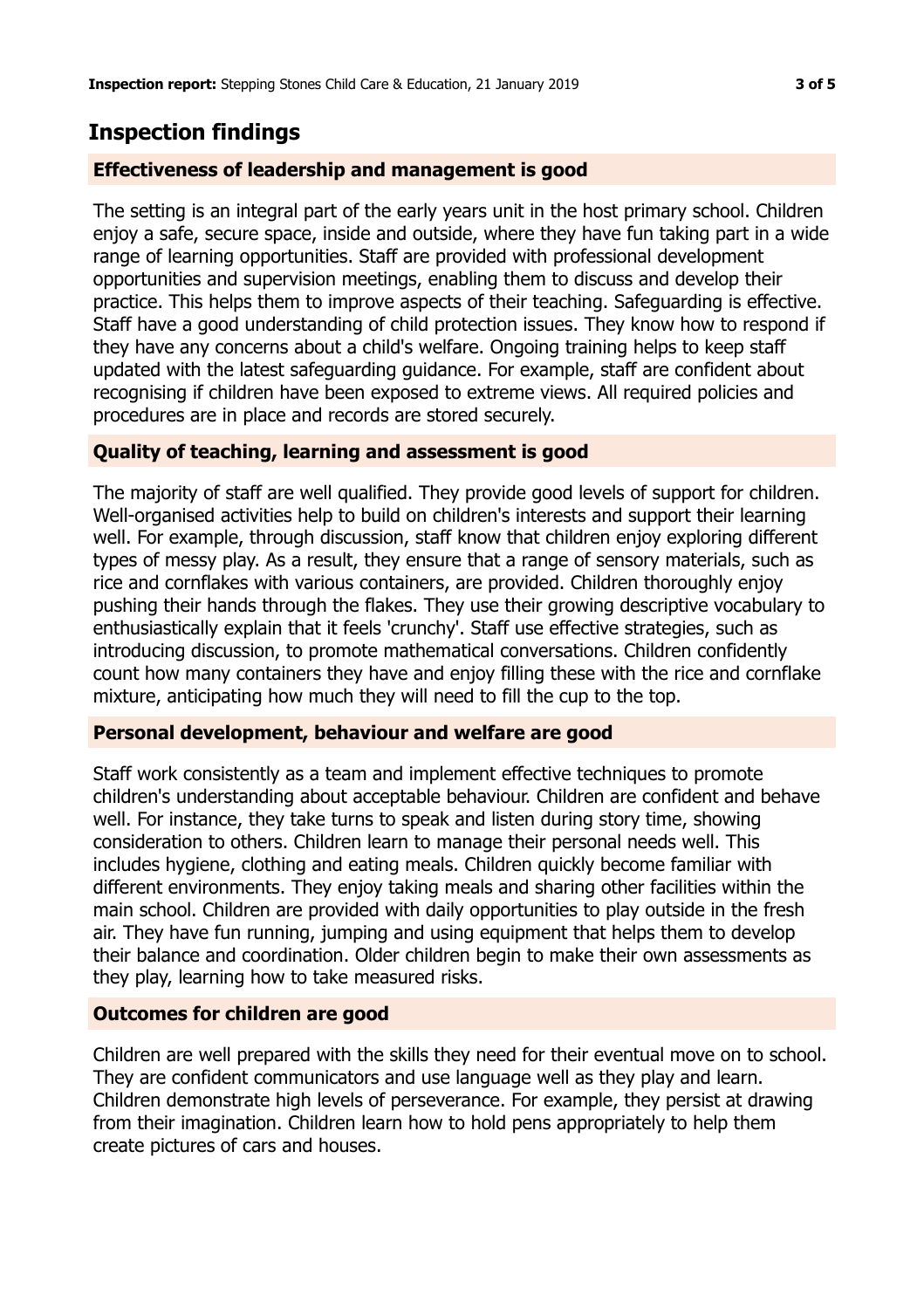## **Setting details**

| Unique reference number                             | EY541379                                                                             |  |
|-----------------------------------------------------|--------------------------------------------------------------------------------------|--|
| <b>Local authority</b>                              | <b>Suffolk</b>                                                                       |  |
| <b>Inspection number</b>                            | 10092088                                                                             |  |
| <b>Type of provision</b>                            | Childcare on non-domestic premises                                                   |  |
| <b>Registers</b>                                    | Early Years Register, Compulsory Childcare<br>Register, Voluntary Childcare Register |  |
| Day care type                                       | Full day care                                                                        |  |
| Age range of children                               | $1 - 11$                                                                             |  |
| <b>Total number of places</b>                       | 35                                                                                   |  |
| Number of children on roll                          | 62                                                                                   |  |
| Name of registered person                           | Stepping Stones Childcare & Education CIC                                            |  |
| <b>Registered person unique</b><br>reference number | RP541378                                                                             |  |
| Date of previous inspection                         | Not applicable                                                                       |  |
| <b>Telephone number</b>                             | 01440761018                                                                          |  |

Stepping Stones Child Care & Education established in 1991 and re-registered in 2017 as a Community Interest Company. It is located in Haverhill, Suffolk. There are two providers and 10 members of childcare staff. Of these, seven hold appropriate early years qualifications at level 3 or above, including one of the providers who holds early years professional status. The setting opens from Monday to Friday for 51 weeks of the year. Sessions are from 7.15am until 6pm. The setting provides funded early education for two-, three- and four-year-old children.

This inspection was carried out by Ofsted under sections 49 and 50 of the Childcare Act 2006 on the quality and standards of provision that is registered on the Early Years Register. The registered person must ensure that this provision complies with the statutory framework for children's learning, development and care, known as the early years foundation stage.

Any complaints about the inspection or the report should be made following the procedures set out in the guidance Complaints procedure: raising concerns and making complaints about Ofsted, which is available from Ofsted's website: www.ofsted.gov.uk. If you would like Ofsted to send you a copy of the guidance, please telephone 0300 123 4234, or email [enquiries@ofsted.gov.uk.](mailto:enquiries@ofsted.gov.uk)